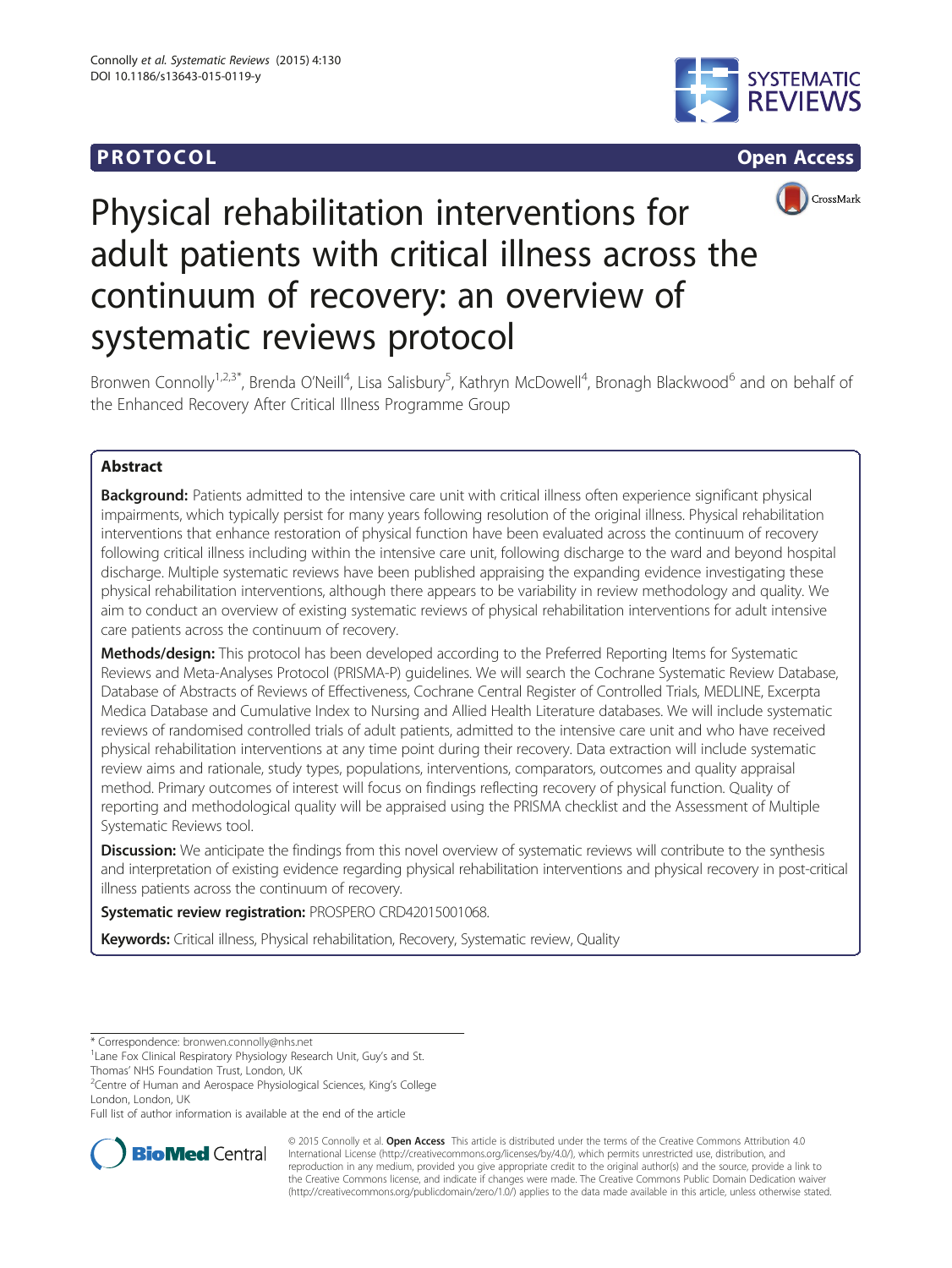# Background

Admission to the intensive care unit (ICU) with critical illness is typically associated with significant morbidity for survivors, including profound impairment in physical strength and functional performance. These symptoms contribute to the 'post-intensive care syndrome' evident in survivors of critical illness [[1](#page-5-0)] and have been shown to persist up to 5 years following resolution of the original illness [[2](#page-5-0)–[7](#page-5-0)]. Peripheral skeletal muscle wasting and dysfunction that occurs early and rapidly during critical illness [[8\]](#page-5-0) contributes to the development of intensive care unit-acquired weakness (ICU-AW) and these physical sequelae.

Physical rehabilitation interventions are advocated to address physical and functional deficits associated with ICU-AW, and delivery is advocated across the continuum of the patient pathway commencing in the ICU, following transfer to the ward and beyond hospital discharge into the community [\[9](#page-5-0)]. Typically, early mobilisation of patients in the ICU represents a hierarchical progression of increasingly functional activities such as active-assisted bed exercises, sitting on the edge of the bed, standing, marching-on-thespot and walking [[10\]](#page-5-0), with use of adjunctive technologies including electrical muscle stimulation [[11](#page-5-0)], interactive video games [[12](#page-5-0)] and passive cycle ergometry [\[13](#page-5-0)]. On ICU discharge to the ward, the emphasis of physical rehabilitation for post-critical illness patients is directed towards the necessary level of functional mobility required to expedite hospital discharge, which can be supplemented by input from generic rehabilitation assistants [\[14](#page-5-0), [15](#page-5-0)]. Following hospital discharge, physical rehabilitation has been evident in the delivery of either home- or hospital-based exercise rehabilitation programmes including combined strength, cardiovascular and functional components [\[16](#page-5-0)–[19\]](#page-5-0).

As the profile of physical rehabilitation for critical illness patients has increased and the volume of published data exploring the effectiveness of interventions has grown, multiple systematic reviews have been reported aiming to synthesise available evidence and draw conclusions on the most beneficial therapeutic options. A number of these have focused on interventions delivered within the ICU, e.g. Kayambu et al. [\[20\]](#page-5-0), Calvo-Ayala et al. [\[21\]](#page-5-0), Li et al. [\[22](#page-5-0)] and Stiller [\[23\]](#page-5-0), albeit the stages of recovery following ICU discharge are also being evaluated [\[24](#page-5-0), [25\]](#page-5-0). These systematic reviews are valuable for summarising findings from clinical trials at discrete time points along the recovery trajectory, involving particular types of physical rehabilitation strategies, in defined ICU populations and evaluating impact on select outcomes. However, this specificity of focus fails to provide a broader overview of the existing evidence base for physical rehabilitation during recovery from critical illness spanning the acute to chronic phases, to elucidate patient cohorts that may respond to interventions at different time points, and temporal variation in intervention effectiveness. In addition, variability in individual review methodology and quality appears evident which can influence robustness and clinical applicability of findings.

## Objectives of this overview

We will carry out an overview of existing Systematic review (SR) evaluating physical rehabilitation interventions for adult patients with critical illness patients across the continuum of recovery. Variability in the review question and population, intervention, comparator and outcome components across the large body of currently available reviews is a limiting factor to the overall synthesis of their findings and translation into clinical practice. An overview of SR offers a logical and appropriate step allowing comparison and contrast of individual reviews to be made and providing a precis of evidence at these different levels [[26](#page-5-0)].

Undertaking an overview of existing reviews is a novel approach within the field of physical rehabilitation following critical illness. Adopting this strategy, our aim is to summarise and appraise the best available evidence for the use of physical rehabilitation interventions across the continuum of recovery following critical illness, to address the following questions:

- 1. At which stage of the post-critical illness recovery continuum (within the ICU, following ICU discharge on the ward and post-hospital discharge) do physical rehabilitation interventions have the most effect?
- 2. Do particular patient populations gain more benefit from post-critical illness physical rehabilitation interventions than others?
- 3. Which type of physical rehabilitation interventions produce benefits (short- and long-term) for post-critical illness patients?
- 4. What adverse events or harmful effects are experienced from receipt of any physical rehabilitation interventions?

# Methods/design

#### Protocol and registration

Our protocol has been written using the Preferred Reporting Items for Systematic Reviews and Meta-Analyses Protocol (PRISMA-P) [\[27](#page-5-0)] and is registered on PROS-PERO ([CRD42015001068](http://www.crd.york.ac.uk/PROSPERO/display_record.asp?ID=CRD42015001068)).

# Data sources and search strategy

We will search the Cochrane Systematic Review Database, Database of Abstracts of Reviews of Effectiveness, Cochrane Central Register of Controlled Trials (CENTRAL), Ovid SP MEDLINE, Ovid SP Excerpta Medica Database (EMBASE) and Cumulative Index to Nursing and Allied Health Literature (CINAHL) via EBSCO host. All authors contributed to devising the search strategies for each database using a combination of subject headings and free-text keywords to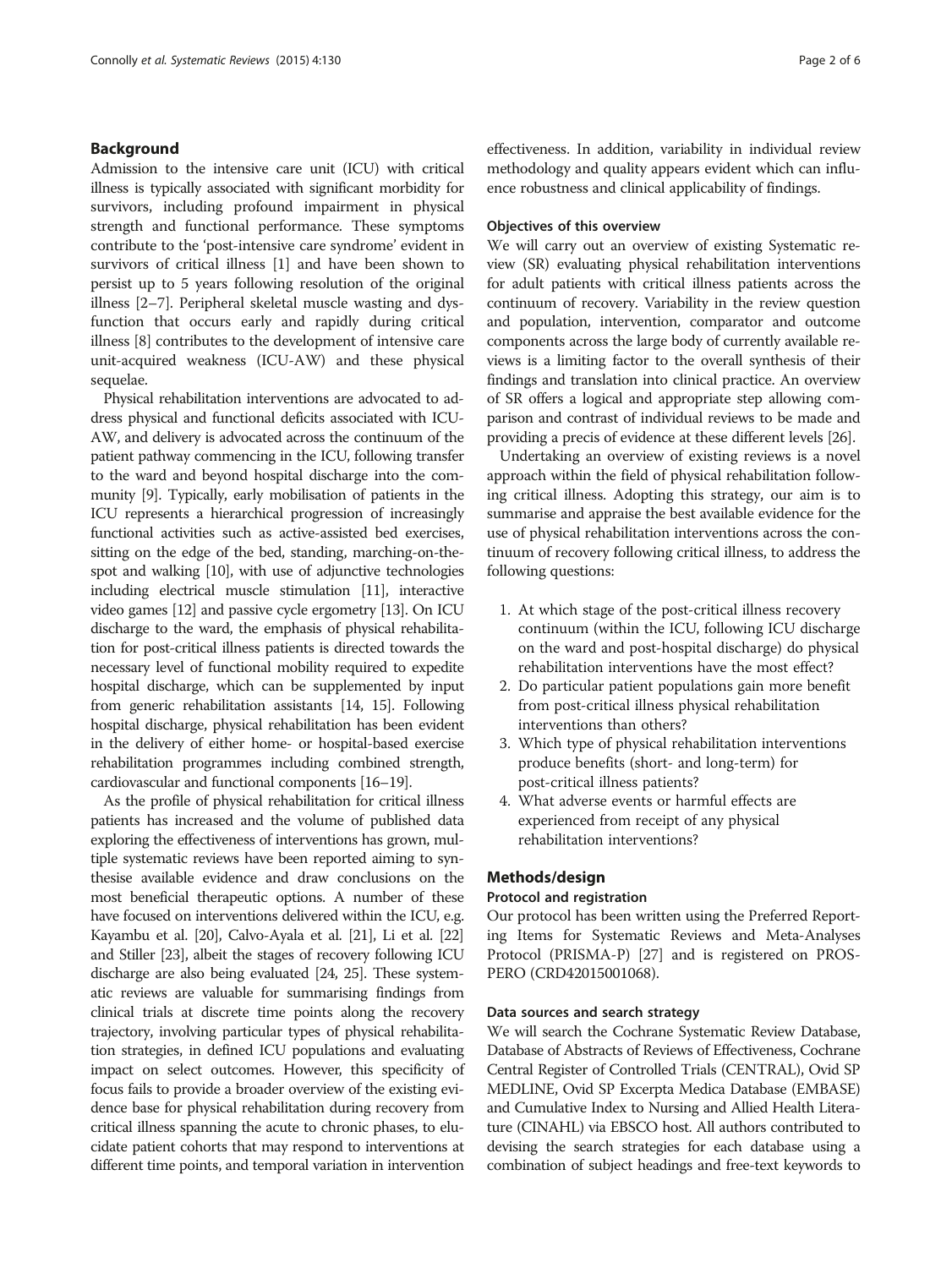describe critical illness, physical rehabilitation interventions and the different stages of the recovery continuum. Table [1](#page-3-0) presents the search strategy for use in Ovid SP MEDLINE. No date or language restrictions will be applied to the initial searches.

## Selection of reviews

Following initial removal of duplicate and non-relevant material, two review authors will independently screen search results (based on abstract and title) against inclusion criteria (see below) for full-text review (BC and LS initial searches; BC and BO'N for updated searches). Fulltext papers will then be further screened for eligibility. A bespoke assessment of study eligibility form will be used for documentation. In the absence of consensus, arbitration by a third author (KM) will be sought. References will be managed in Endnote v7.0 (Thomson Reuters).

## Types of reviews

We will include systematic reviews of randomised controlled trials (RCTs) investigating the effect of any physical rehabilitation interventions following critical illness at any stage of the recovery continuum. If a review includes quasi-RCTs in addition to RCTs, we will also include these. Where non-RCTS are included in the review, the review will be included only if the RCTs are reported separately.

#### Types of participants

Participants will be adult patients who have been admitted to the ICU with critical illness, irrespective of causal diagnosis. We will exclude systematic reviews that only include studies of short-stay post-operative management (less than 48-h length of stay in the ICU). This is to focus the review content on patients considered most likely to develop intensive care unit-acquired weakness and go on to experience the physical consequences of critical illness and require physical rehabilitation interventions. Data extraction will include details of the populations included in each eligible systematic review, and these can be discussed and interpreted accordingly.

## Types of intervention

We will include all types of physical rehabilitation interventions including exercise-based treatments and adjunctive strategies such as electrical muscle stimulation or cycling. These interventions can either be compared to control interventions (standard or usual care) or an alternative physical rehabilitation. We will exclude reviews including studies of composite interventions such as combined physical and cognitive rehabilitation and reviews including studies where the comparator was the same intervention but delivered at a different level of intensity.

# Types of outcomes Primary outcomes

Primary outcomes of interest are findings reflecting the recovery of any aspect of physical function, long-term measures of physical function or its surrogates. Where applicable, these outcomes will be summarised according to type of physical rehabilitation intervention, e.g. exercisebased rehabilitation programmes or electrical stimulation, and time point of assessment and duration of follow-up (such as 1, 3 or 12 months post-ICU discharge).

# Secondary outcomes

Secondary outcomes will include the following: structure, content and format of physical rehabilitation interventions according to recovery continuum stage; details on specific patient populations examined in each included review; reported rates of adverse events or harmful effects associated with interventions; and effect on other domains of outcome such as health-related quality of life where examined and reported.

#### Data extraction and analysis

Data extraction and analysis will be conducted in line with guidance from the Cochrane Handbook of Systematic Reviews of Interventions. Full texts of included reviews will be retrieved. Two review authors (LS and BO'N) will independently extract descriptive and outcome data from each included review. A third review author (KM) will arbitrate in the event that discrepancies cannot be resolved by consensus. A bespoke data extraction form will be designed, piloted and used to record review features including the aims and rationale, types of studies included, population(s), intervention(s), comparator(s), outcomes (including beneficial and harmful effects and reported adverse events) and date of last search and methods of assessing quality of studies. In the event that we include more than one review containing the same studies, we will examine the review question and comparisons explored, the date of the last search and key aspects of methodological quality (e.g. types of studies included and risk of bias assessment) and will list the individual studies included in each of the review. In this way, we will enable identification of trials included in one review but not another. Using these data, we will determine which of the reviews should contribute data to the results based on the review with the more current search strategy and more recent trials.

# Assessment of methodological quality of included reviews

Two review authors (BC and BB) will independently assess the quality of reporting and the methodological quality of included reviews using the Preferred Reporting Items for Systematic Reviews and Meta-Analyses (PRISMA) [\[28](#page-5-0)] checklist and the Assessment of Multiple Systematic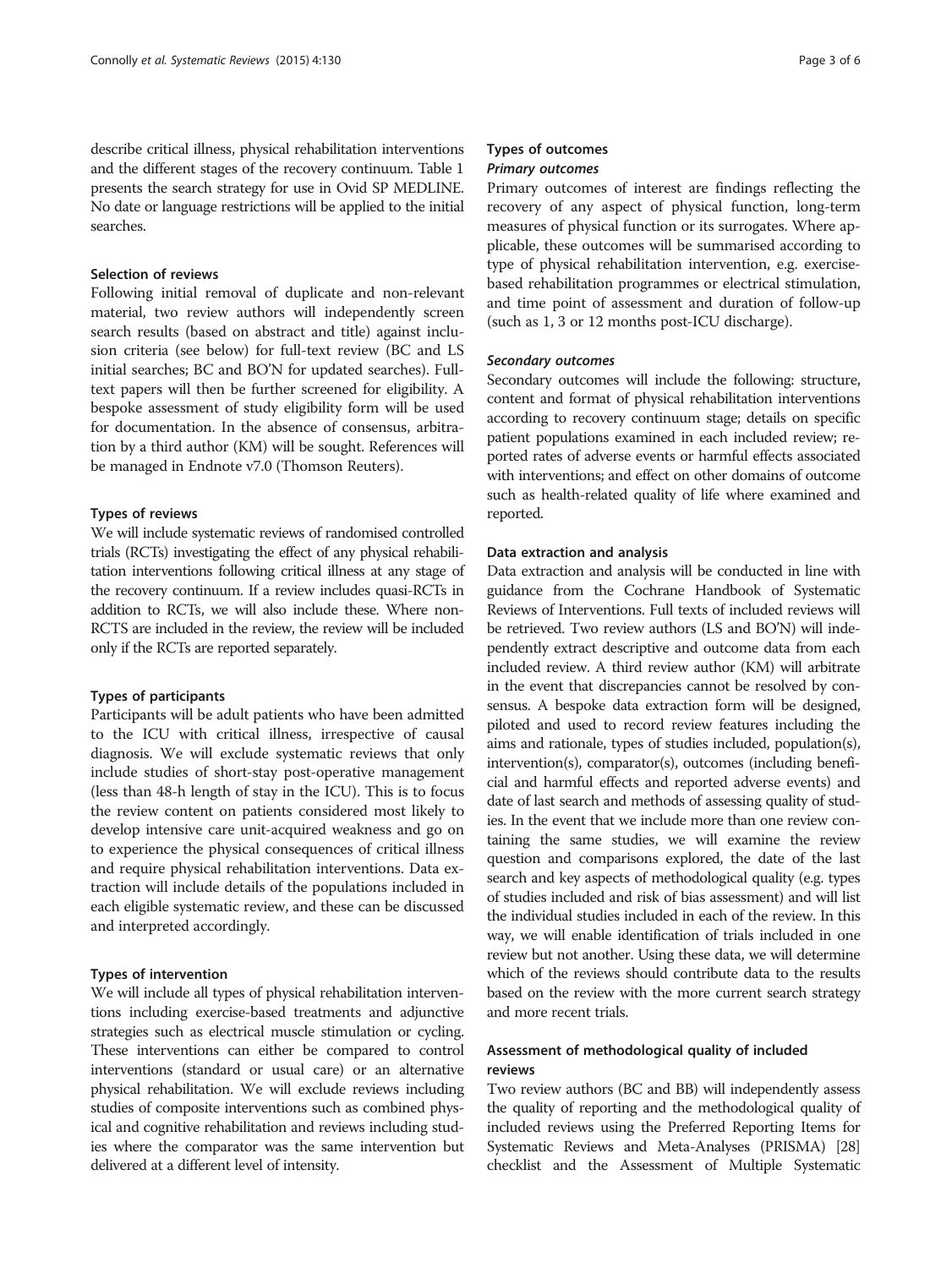# <span id="page-3-0"></span>Table 1 Example search strategy for Ovid SP MEDLINE

- 1. ((intensive or critical) adj1 care unit).mp. [mp=title, abstract, original title, name of substance word, subject heading word, keyword heading word, protocol supplementary concept word, rare disease supplementary concept word, unique identifier]
- 2. ((intensive or critical) adj1 care).mp. [mp=title, abstract, original title, name of substance word, subject heading word, keyword heading word, protocol supplementary concept word, rare disease supplementary concept word, unique identifier]
- 3. exp Intensive Care Units/ or exp Intensive Care/ or ICU.mp. or exp Critical Care/
- 4. critical illness.mp. or exp Critical Illness/
- 5. mechanical ventilation.mp. or exp Respiration, Artificial/
- 6. 1 or 2 or 3 or 4 or 5
- 7. exp Exercise Therapy/ or exercise.mp. or exp Exercise/
- 8. ((exercise or physical) adj2 rehabilitation).mp. [mp=title, abstract, original title, name of substance word, subject heading word, keyword heading word, protocol supplementary concept word, rare disease supplementary concept word, unique identifier]
- 9. physiotherapy.mp.
- 10. physical therapy.mp.
- 11. exp Early Ambulation/ or early mobilisation.mp.
- 12. early mobilization.mp.
- 13. physical fitness.mp. or exp Physical Fitness/
- 14. muscle strength.mp. or exp Muscle Strength/
- 15. cycling.mp.
- 16. cycle ergometry.mp.
- 17. exp Electric Stimulation Therapy/ or electrical muscle stimulation.mp.
- 18. neuromuscular stimulation.mp.
- 19. NMES.mp.
- 20. 7 or 8 or 9 or 10 or 11 or 12 or 13 or 14 or 15 or 16 or 17 or 18 or 19
- 21. randomized controlled trial.pt.
- 22. controlled clinical trial.pt.
- 23. randomized.ab.
- 24. placebo.ab.
- 25. randomly.ab.
- 26. trial.ab.
- 27. groups.ab.
- 28. 21 or 22 or 23 or 24 or 25 or 26 or 27

29. exp animals/ not humans.sh.

- 30. 28 not 29
- 31. Meta-Analysis as Topic/
- 32. meta analy\$.tw.
- 33. metaanaly\$.tw.
- 34. Meta-Analysis/
- 35. (systematic adj (review\$1 or overview\$1)).tw.
- 36. exp Review Literature as Topic/

# Table 1 Example search strategy for Ovid SP MEDLINE (Continued)

| $\sqrt{2}$                     |
|--------------------------------|
| 37. or/31-36                   |
| 38. cochrane.ab.               |
| 39. embase.ab.                 |
| 40. (cinahl or cinhal).ab.     |
| 41. science citation index.ab. |
| 42. or/38-41                   |
| 43. reference list\$.ab.       |
| 44. bibliograph\$.ab.          |
| 45. hand-search\$.ab.          |
| 46. relevant journals.ab.      |
| 47. manual search\$.ab.        |
| 48. or/43-47                   |
| 49. selection criteria.ab.     |
| 50. data extraction.ab.        |
| 51, 49 or 50                   |
| 52. Review/                    |
| 53, 51 and 52                  |
| 54. Comment/                   |
| 55. Letter/                    |
| 56. Editorial/                 |
| 57. animal/                    |
| 58. human/                     |
| 59.57 not (57 and 58)          |
| 60. or/54-56,59                |
| 61, 37 or 42 or 48 or 53       |
| 62, 61 not 60                  |
| 63, 6 and 20 and 30            |
| 64. 6 and 20 and 62            |

Reviews (AMSTAR) tool [\[29\]](#page-5-0), respectively. We will report the proportion of PRISMA quality (number of items reported/27 checklist items\*100 %). We will deem systematic reviews achieving an AMSTAR score of 8 to 11 of high methodological quality, 4 to 7 of medium quality and 0 to 3 as low quality [[30](#page-5-0)].

We will use the Grading of Recommendations Assessment, Development and Evaluation (GRADE) approach [[31](#page-5-0)] to assess the overall quality of evidence within, and across, the systematic reviews for each outcome. Disagreement will be resolved through consensus, and where this is not achieved, arbitration by a third review author (KM) will be sought.

# Dealing with missing data

Reasons for missing data will be recorded as reported by the original reviews. If the original reviews included this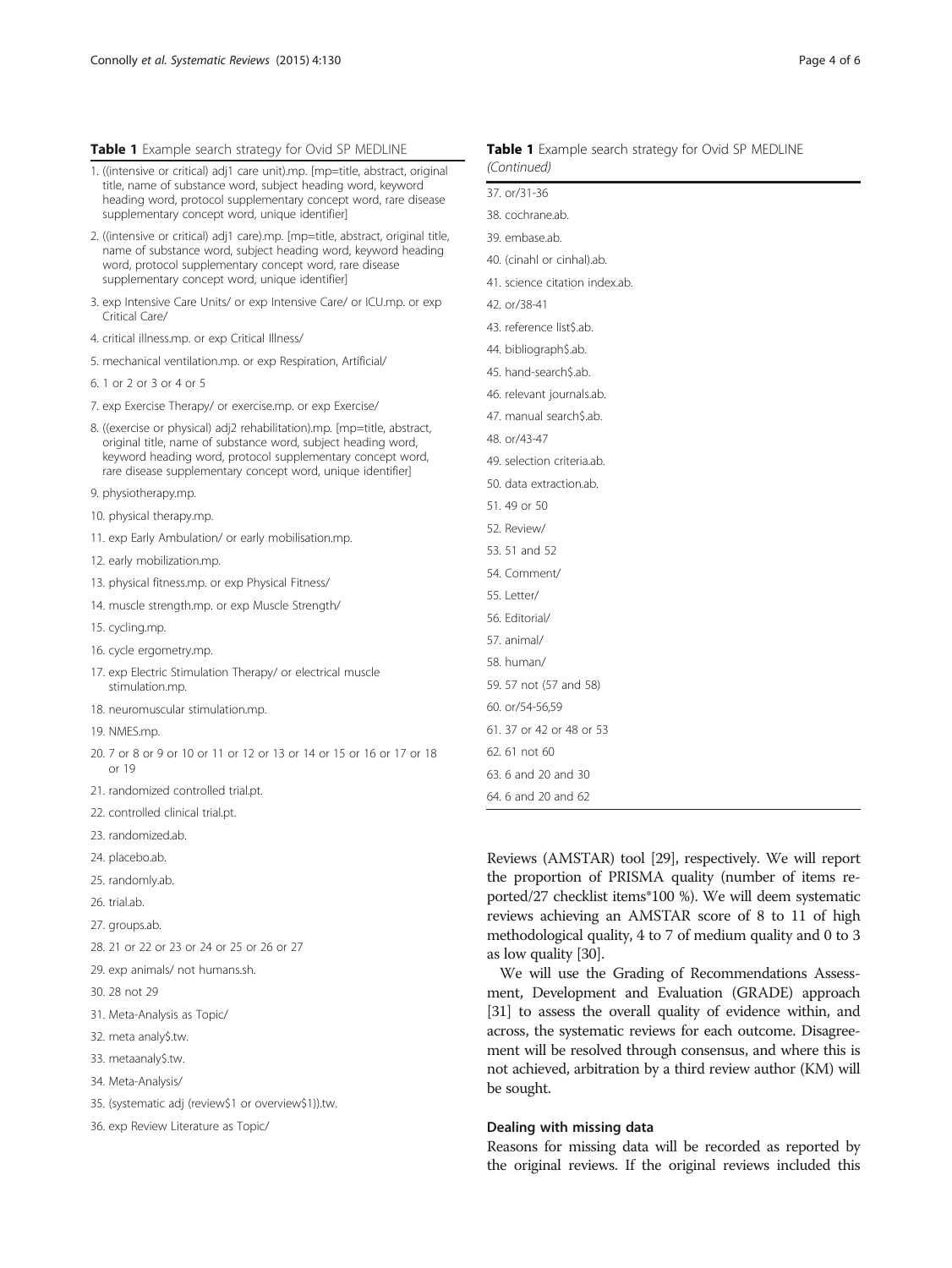detail, we will report the number of studies that performed intention-to-treat or per protocol analyses.

# Data synthesis and reporting

Data will be presented as a narrative synthesis, with textual commentary supplemented with use of summary tables and figures to enhance clarity of reporting [\[26\]](#page-5-0). We will document primary and secondary outcomes of each intervention comparison in an included review, as well as the number of studies and number of participants included in the comparison, and (when reported in reviews) the mean difference (or standardised mean difference), 95 % confidence intervals and  $l^2$  statistic for heterogeneity [\[32](#page-5-0)]. We will synthesise key information pertaining to the quality of evidence, and documented eligibility criteria, study characteristics and the primary outcome of each review. As previously described, we will also use the GRADE approach to determine overall quality of evidence and methodological checklist items for standardised evaluation of reporting and quality appraisal [[28](#page-5-0), [29](#page-5-0)]. Flow diagrams will be used to summarise the study selection process. Finally, reasons for excluding reviews will be reported.

#### Sensitivity analysis

If applicable, we will conduct sensitivity analysis in relation to studies of differing methodological quality.

## Sub-group analysis

Depending on sufficiency of reviews, we plan to analyse the main functional outcomes according to patient population (e.g. age and causal diagnosis), intervention (i.e. type of physical intervention) and setting (i.e. within ICU, within the ward, post-hospital discharge).

# **Discussion**

# Expected significance of the study

The findings of this overview of systematic reviews of physical rehabilitation for adult patients with critical illness across the continuum of recovery will potentially have implications for clinical practice, research and future guideline development and update. It is intended that our results provide greater clarity and synthesis of available evidence on the most effective physical rehabilitation interventions to deliver according to the stage of recovery following critical illness. This is likely to have impact on existing and planned resource allocation in the clinical environment, inform the direction of future research including randomised controlled trials of intervention effectiveness and underpin guideline recommendations. Conclusions from this overview will highlight which, if any, physical rehabilitation interventions demonstrate clear benefit and those for which there is no clear evidence at which, if any, stage in the continuum of recovery. If sufficient data are available, our findings may also add clarity to the 'dose' of physical

rehabilitation intervention, i.e. type, timing, intensity, duration and also circumstances under which any adverse effects of harm was caused as a result of the intervention.

# Potential limitations of overview design

We plan to follow the approach outlined by the Cochrane Collaboration for undertaking an overview [\[33](#page-5-0)]. As such, including individual studies that have not previously been included in a systematic review is beyond the scope of an overview although this could be considered a limitation if any new evidence exists. We will note when included systematic reviews are out of date and identify any relevant new studies that have been published subsequent to the date of the last reported systematic review search although we will not formally undertake a new systematic review within our overview framework [[33](#page-5-0)]. Our discussion will focus on the current state of the systematic review evidence for physical rehabilitation interventions for adults with critical illness, albeit we will comment on the volume of outstanding evidence identified as awaiting inclusion in systematic review.

# Conclusion

It is intended that this overview will provide insight regarding considerations for the design and conduct of future interventional trials of physical rehabilitation intervention in the post-critical illness population, acknowledged to be complex studies [\[34\]](#page-5-0).

#### Abbreviations

AMSTAR: Assessment of Multiple Systematic Reviews; GRADE: Grading of Recommendations Assessment, Development and Evaluation; ICU: Intensive care unit; ICU-AW: Intensive care unit-acquired weakness; PRISMA: Preferred Reporting Items for Systematic Reviews and Meta-Analyses; RCT: Randomised controlled trial.

#### Competing interests

The authors declare that they have no competing interests.

#### Authors' contributions

BC contributed to conception and design of the overview, development of search strategies and construction of PROSPERO review registration. BC drafted and revised the current protocol manuscript and will perform the searches, conduct quality appraisal on included reviews and draft and revise the manuscript for the final review. BO'N contributed to conception and design of the overview, development of search strategies and construction of the PROSPERO review registration and contributed to manuscript revision of the current protocol manuscript. BO'N will conduct data extraction on included reviews and contribute to manuscript revision for the final review. LS contributed to conception and design of the overview, development of search strategies and construction of the PROSPERO review registration and contributed to manuscript revision of the current protocol manuscript. LS will conduct data extraction on included reviews and contribute to manuscript revision for the final review. KM contributed to conception and design of the overview, development of search strategies and construction of the PROSPERO review registration. KM will act as arbitrator for data extraction and quality appraisal where required and contribute to manuscript revision for the final review. BB contributed to conception and design of the overview, development of search strategies and construction of the PROSPERO review registration and contributed to manuscript revision of the current protocol manuscript. BB also prepared and submitted the PROSPERO registration. BB will conduct quality appraisal on included reviews and draft and revise the manuscript for the final